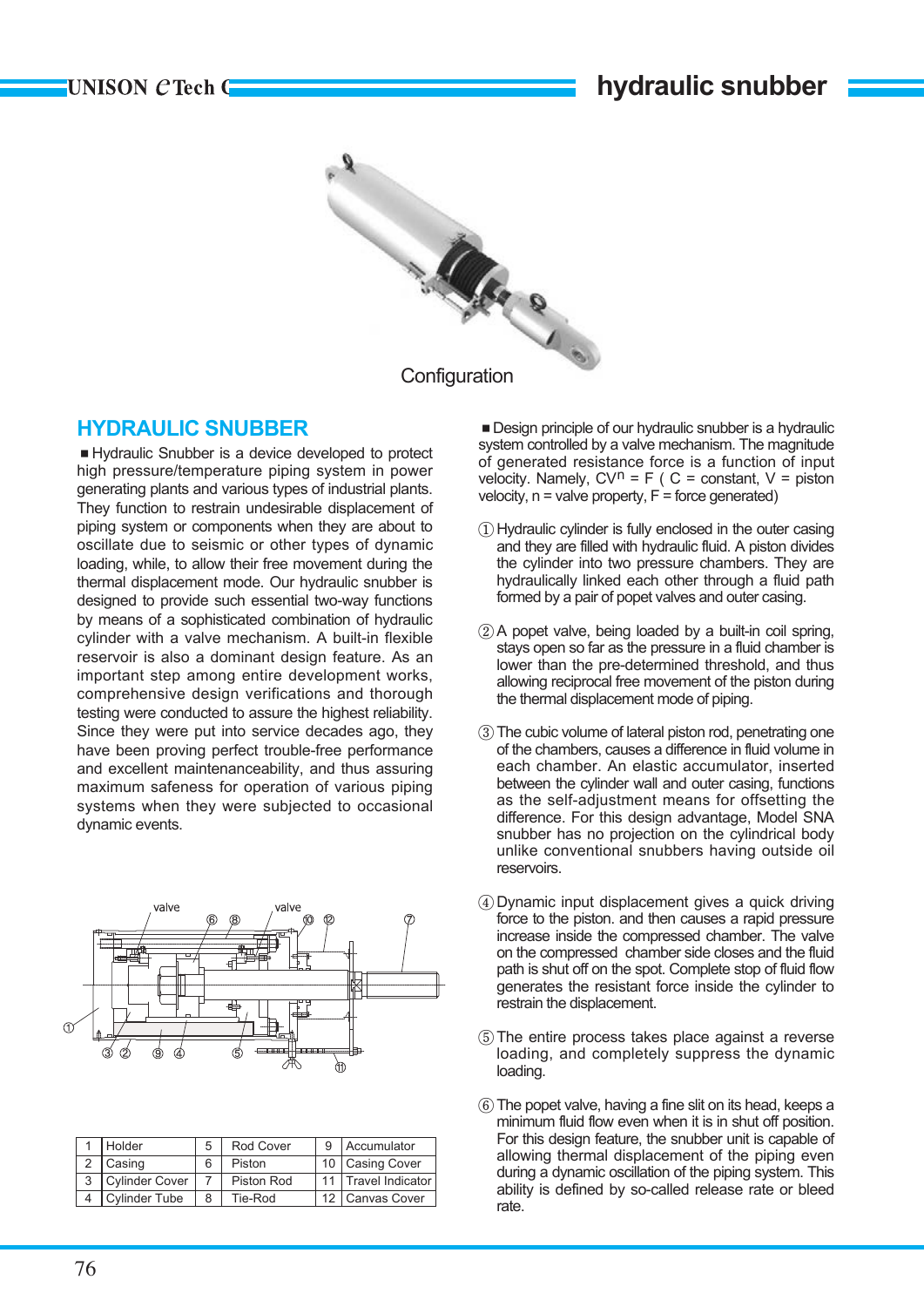## **UNISON CTech-**

# **Advantages :**

- ① Reliable hydraulic system including precise valve mechanism assures stable and symmetrical performance in both loading directions.
- ② Self-contained oil reservoir eliminates fluid leakage from sealed connections.
- ③ High durability of sealing materials assures longer service duration without frequent maintenance works.
- ④ Well-engineered construction simplifies disassembling and re-assembling of the unit, assuring easier maintenance works.
- ⑤ Installable in a limited space because of a plain cylindrical contour.
- ⑥ Filled with thoroughly verified genuine hydraulic fluid.
- ⑦ Easy-to-read stroke indicator.

## **Major Design Specifications :**

### **1. Applicable Code and Standard**

- ① JIS (Japanese Industrial Standard) Code
- ② MITI (Ministry of Trade and Industry) Code 501
- ③ ASTM (American Iron and Steel Institute) Standard
- ④ SSPC (Steel Structure Painting Council) Standard

### **2. Rated Load (Kgf)**

| Size No.         | <b>Rated Load</b> | Size No.       | <b>Rated Load</b> |
|------------------|-------------------|----------------|-------------------|
| <b>SNA03</b>     | 300               | <b>SNA 16</b>  | 16,000            |
| <b>SNA 06</b>    | 600               | <b>SNA 25</b>  | 25.000            |
| SNA <sub>1</sub> | 1.000             | <b>SNA 40</b>  | 40.000            |
| SNA <sub>3</sub> | 3,000             | <b>SNA 60</b>  | 60,000            |
| SNA6             | 6.000             | <b>SNA 100</b> | 100.000           |
| <b>SNA 10</b>    | 10,000            |                |                   |

#### **3. Standard Strokes (mm)**

100mm 160mm 250mm Extra strokes available on request

### **4. Minimum Spring Rate (Kgf/mm)**

| Stroke mm     | 100        | 160/250 | Stroke mm     | 100   | 160/250 |
|---------------|------------|---------|---------------|-------|---------|
| <b>SNA-03</b> | 250        | 150     | SNA-6         | 3,000 | 2,000   |
| <b>SNA-06</b> | 300<br>450 |         | <b>SNA-10</b> | 5.000 | 3,000   |
| SNA-1         | 650        | 450     | <b>SNA-16</b> | 7.000 | 4,500   |
| SNA-3         | 1,500      | 1,000   | <b>SNA-25</b> | 8,000 | 6,500   |

### **5. Design Parameters**

| <b>Design Parameters</b>    | Criteria                               |
|-----------------------------|----------------------------------------|
| Drag Force                  | 2% of the rated load, or 50Kgf.        |
| (Frictional Resistance)     | Whichever is greater.                  |
| <b>Bleed Rate</b>           | 0.5mm/Sec.                             |
| (Release Capacity)          |                                        |
| Lock-up Rate                | $0.1 \sim 0.4$ cm/sec.                 |
| Frequency Range             | 1 Hz $\sim$ 33 Hz                      |
| <b>Pressure Capacity</b>    | 1.5 times of the rated laod.           |
| Loading Capacity            | 20,000 loading cycles.                 |
| (under rated load)          |                                        |
| <b>Temperature Capacity</b> | $-15^\circ$ C ~ 60 $^\circ$ C          |
| <b>Radiation Limit</b>      |                                        |
| Recommended                 | 1 x 10 <sup>8</sup> (TEKOHR 200 Fluid) |
| Maintenance                 | Once every 10 years.                   |
| Angular Offset              | Max. 15                                |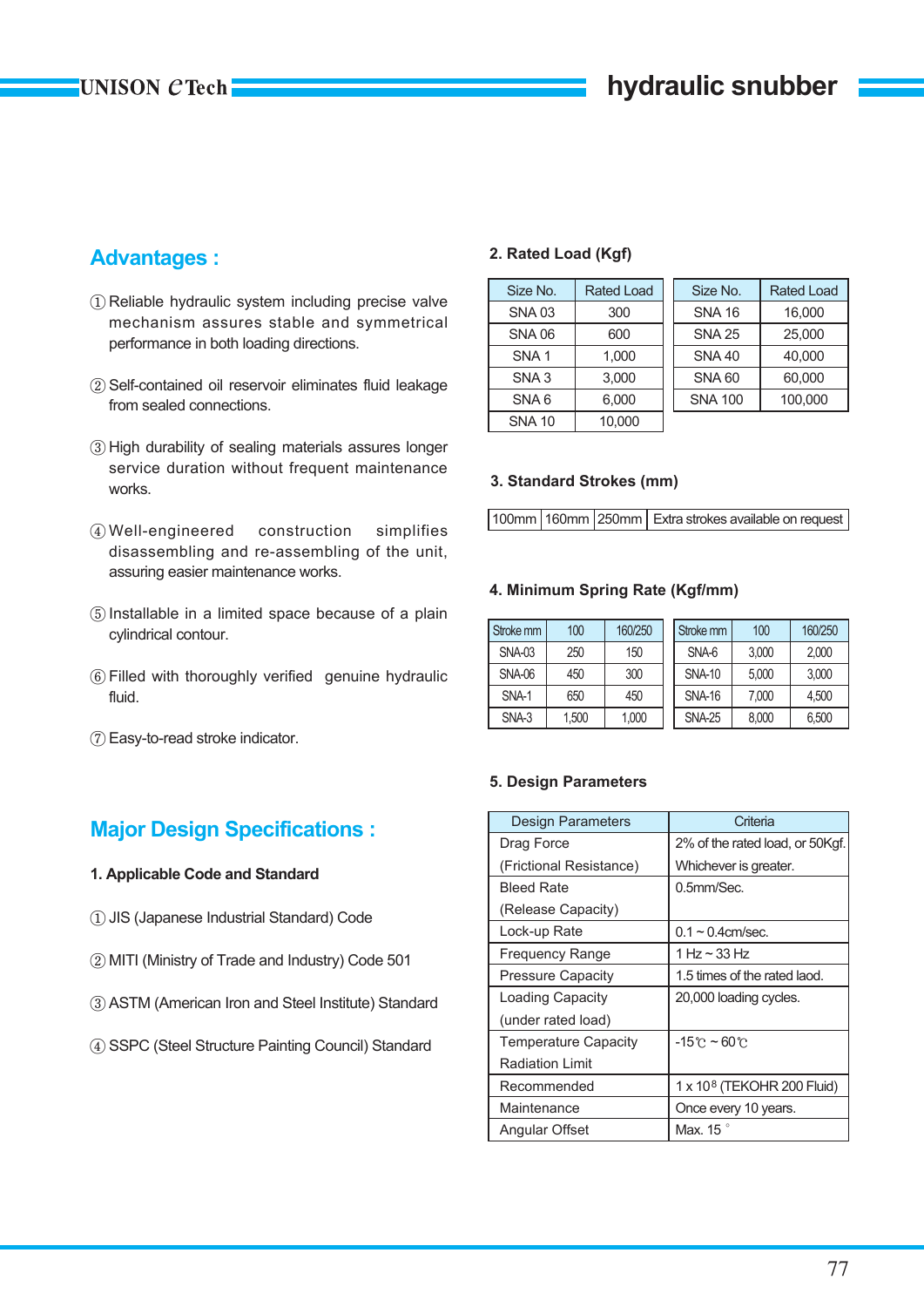# **Ordering**

### ■ Designation of Size No.





**Type EA**

### ■ Size Selection Guideline

Selection of the proper snubber assembly shall be made based on the following design elements :

- (1) Design dynamic load.
- (2) Amount of thermal displacement (actual travel) and its direction.
- (3) Overall installation length allotted for the snubber assembly.
- (4) Details of end conditions (Bracket or pipe clamp).
- (5) Radiation level to select the type of fluid.

### ① Rated Load

Snubber unit having a rated load nearest to but greater than the design load(calculated dynamic load).

For example, when the calculated design load is 4500 Kgf, size SNA 6 (rated load = 6000 Kgf) is the proper size to be selected.

② Assembly Type

- Type EA : With extension attachments, for a longer installation length.
- **Type FA :** With the shortest attachments, for a limited installation length.



**Type FA**

### ③ Stroke

(1) The rated stroke of the snubber unit selected must be sufficiently greater than the calculated travel so as to provide a safety margin for the extra movement not counted in at the designing stage of the piping system.

Combination of total (rated) stroke and design displacement

| Design Stroke(mm) | Total(Rated) Stroke(mm) |     |     |  |  |
|-------------------|-------------------------|-----|-----|--|--|
| (Displacement)    | 100                     | 160 | 250 |  |  |
| 50 and less       | Ω                       |     |     |  |  |
| $51 - 110$        |                         | ∩   |     |  |  |
| $111 - 200$       |                         |     |     |  |  |

○ Opt imum Jsabl e

(2) Each snubber unit is pre-set it stroke position at factory to provide the ready-to-install length of the assembly based on the designated amount and direction of the stroke

**Vot usable**